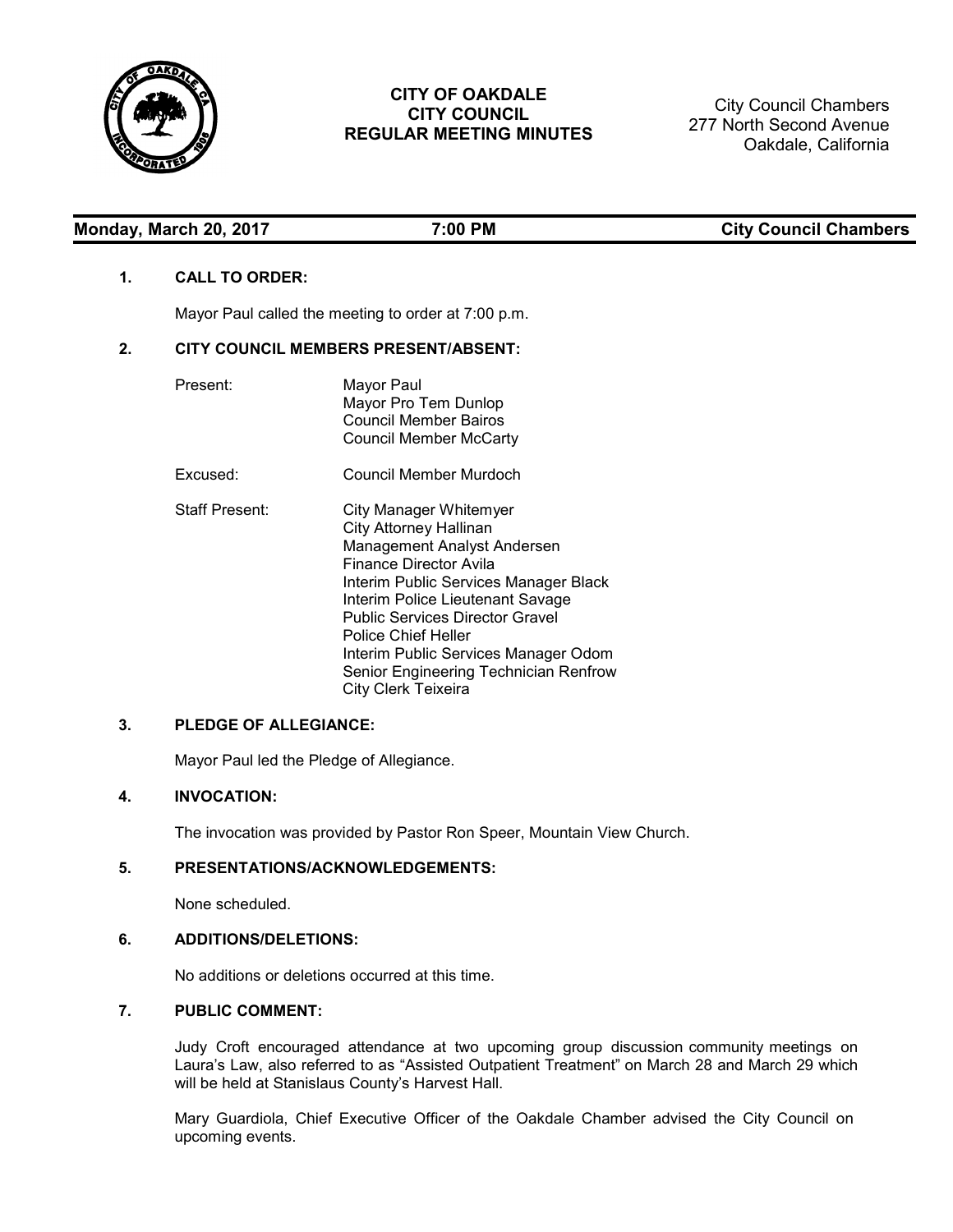

**City Council Chambers**

Management Analyst Andersen introduced Tony Leonard with the Local Government Commission (LGC) and announced the City of Oakdale with LGC will host the Oakdale Accessibility Planning Fair. The fair will consist of two workshops. The first workshop will be held on March 21 from 5:00 to 6:00 p.m. with a walking assessment of downtown; and, the final workshop will be held on Thursday, March 23 from 5:30 to 7:00 p.m. Both workshops are open to all members of the public and will be held at the Gene Bianchi Community Center. The Oakdale Accessibility Master Plan will address safety, access and mobility for people of all ages and abilities that walk, bicycle, drive and ride a horse in our community.

Larrell Fortner addressed the City Council stating since the reconstruction of C Street there has been chlorination of the water; he asked whether the residents would be dealing with this forever or will there be a solution.

Interim Public Services Director Gravel advised the City is working in cooperation with the State Water Quality Control Board to isolate the problem; one of the precautionary measures under review is the installation of a chlorine distributer.

## **8. APPOINTMENT TO BOARDS AND COMMISSIONS:**

- 8.1: Consider Reappointment of Wayne Pacheco to the Planning Commission.
- 8.2: Consider Reappointment of Amber Dreiling to the Parks and Recreation Commission.
- 8.3: Consider Reappointment of Robert Taylor to the Tourism Business Improvement District Advisory Board.

Mayor Paul consolidated the three items into one introducing each individual recommended for reappointment.

#### **MOTION**

To reappoint Wayne Pacheco to the Planning Commission; Amber Dreiling to the Parks and Recreation Commission; and Robert Taylor to the Tourism Business Improvement District Advisory Board.

Moved by Mayor Pro Tem Dunlop seconded by Council Member McCarty and PASSED AND PASSED this 20th day of March 2017, by the following vote:

| AYES:   | <b>COUNCIL MEMBERS:</b>     | Bairos, Dunlop, McCarty and Paul | (4) |
|---------|-----------------------------|----------------------------------|-----|
| NOES:   | COUNCIL MEMBERS:            | <b>None</b>                      | (0) |
| ABSENT: | <b>COUNCIL MEMBERS:</b>     | Murdoch                          | (1) |
|         | ABSTAINED: COUNCIL MEMBERS: | <b>None</b>                      | (0) |

Motion carried 4/1 by City Council roll call vote.

Mayor Paul asked City Clerk Teixeira to identify current vacancies of City boards, commissions and committees.

City Clerk Teixeira advised vacancies exist on the Planning Commission, three seats are available; Parks and Recreation Commission has one seat available; Tourism Business Improvement District Advisory Board has five seats available; and Measure Y Residents Oversight Committee has two alternate member seats available.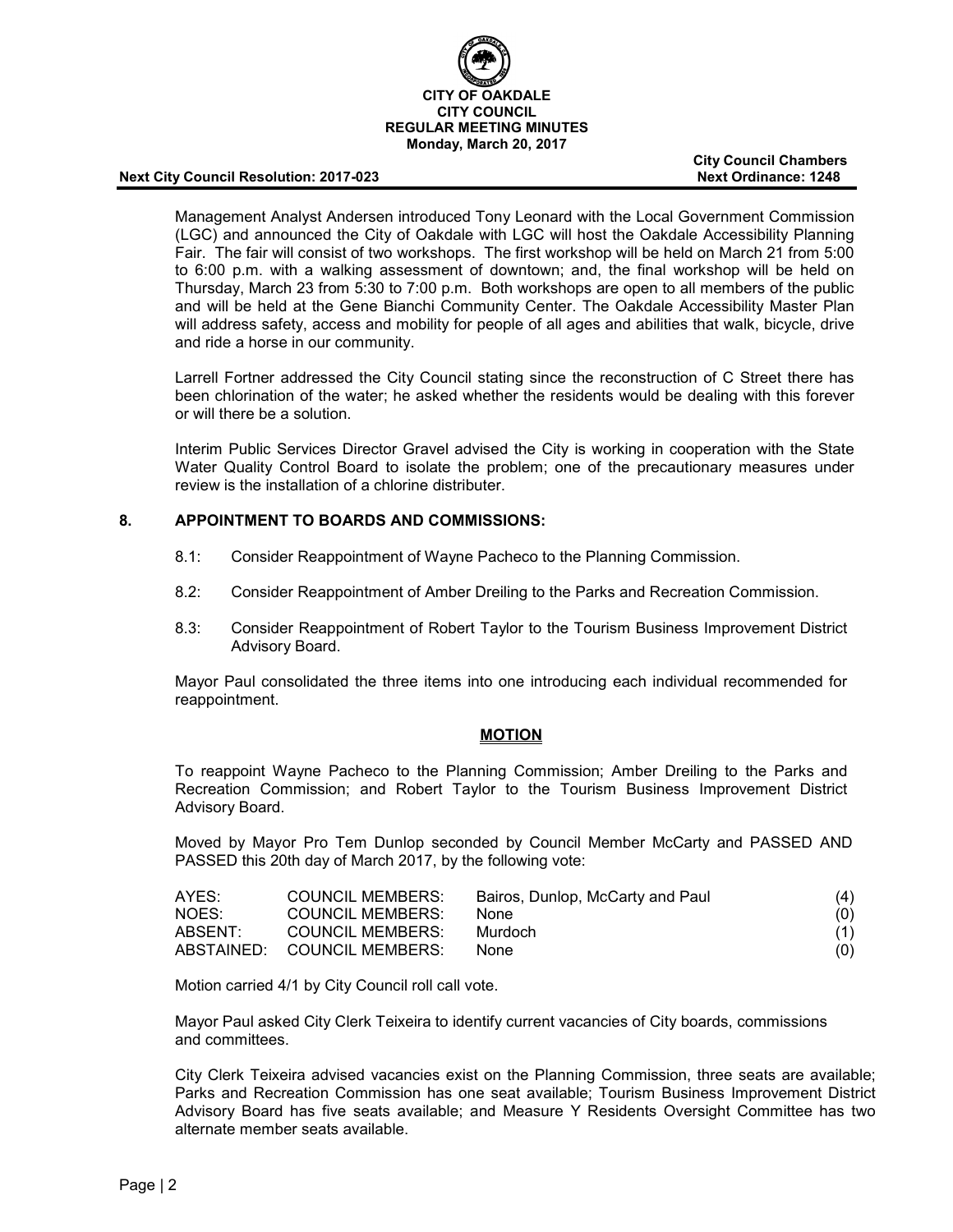

**City Council Chambers**

### **9. CITY COUNCIL CONSENT AGENDA:**

Mayor Paul asked whether there were any questions on any matter listed on the Consent Agenda.

City Manager Whitemyer advised at the request of the Lions Club, staff would like to remove Consent Agenda Item 9.7: Approve by Minute Order City Co-sponsorship of the Oakdale Sunrise Rotary Club Hot Dogs in the Park Event.

#### **MOTION**

To approve the City of Oakdale City Council Consent Agenda for March 20, 2017 comprised of Items 9.1 through 9.6 as submitted.

- 9.1: Approve the Regular City Council Meeting Minutes of March 6, 2017.
- 9.2: Receive and File the Warrant List for the period of March 2, 2017 to March 15, 2017.
- 9.3: Waive Readings of Ordinances/Resolutions except by Title.
- 9.4: Adopt Resolution 2017-023, a Resolution of the City Council of the City of Oakdale Accepting the 2016 Annual General Plan Progress Report and the 2016 Annual Housing Element Progress Report.
- 9.5: Adopt Resolution 2017-024, a Resolution of the City Council of the City of Oakdale Authorizing the Oakdale Police Department to Receive Excess Federal Property through the California Public Safety Procurement Program (CPSPP).
- 9.6: Adopt Resolution 2017-025, a Resolution of the City Council of the City of Oakdale Authorizing the City Manager to execute a Subdivision Improvement Agreement (SIA) for the Belmont at Bridle Ridge Phase 4 Subdivision (formerly known as Villas 2 at Bridle Ridge Village "J") and Authorizing the City Clerk to File the SIA and Final Subdivision Map with the Stanislaus County Clerk Recorder's Office.

Moved by Council Member McCarty seconded by Council Member Bairos and PASSED AND ADOPTED this 20th day of March 2017, by the following vote:

| AYES:   | <b>COUNCIL MEMBERS:</b>     | Bairos, Dunlop, McCarty and Paul | (4) |
|---------|-----------------------------|----------------------------------|-----|
| NOES:   | <b>COUNCIL MEMBERS:</b>     | None.                            | (0) |
| ABSENT: | <b>COUNCIL MEMBERS:</b>     | Murdoch                          | (1) |
|         | ABSTAINED: COUNCIL MEMBERS: | <b>None</b>                      | (0) |

Motion carried 4/1 by City Council roll call vote.

#### **10. PUBLIC HEARINGS:**

10.1: Consider Water Rate Adjustments. Notice mailed by United States Postal Service to Ratepayers on February 6, 2017.

A PowerPoint Presentation was provided.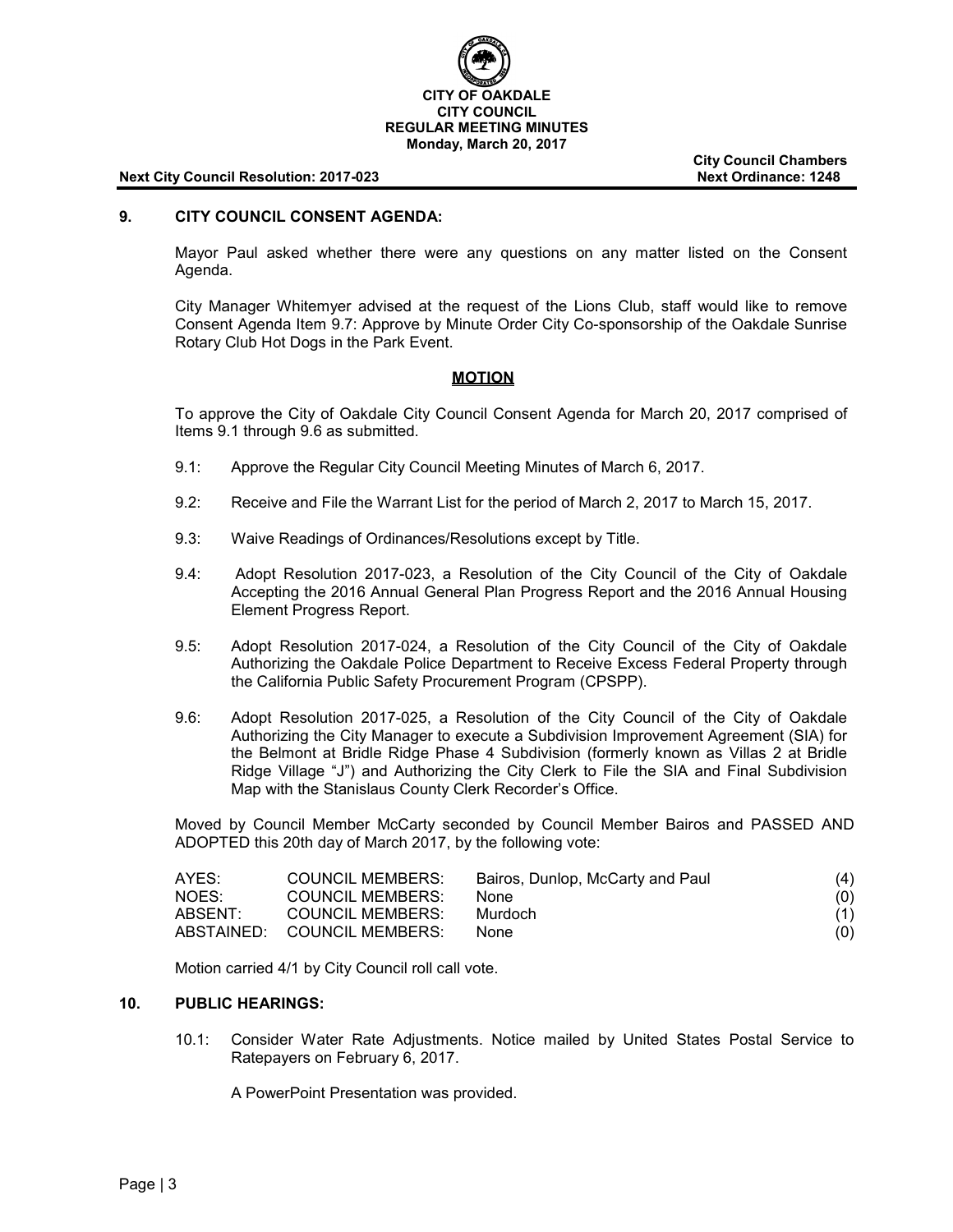

**City Council Chambers**

City Manager Whitemyer presented a comprehensive staff report related to opening the public hearing for the consideration of proposed adjustments to the Water Rates. Staff made the following recommendations to the City Council.

- $\triangleright$  Today March 20, 2017: Open the Public Hearing, receive protests, and then continue the Public Hearing to April 3, 2017.
- $\triangleright$  April 3, 2017: Continue the Public Hearing, receive protests, and close the public Hearing. The City Clerk will then be given time to review and validate the protest votes.
- $\triangleright$  April 20, 2017: City Clerk reports the total number of protest votes. The City Council can vote to approve the rate increases if the protest vote totals do not reach the 50% + 1 threshold.

At the request of City Manager Whitemyer, City Attorney Hallinan advised it is one vote for one property.

City Manager Whitemyer advised if there are any questions for Mr. Tuckfield, he is in attendance this evening.

In response to the question raised by Mayor Pro Tem Dunlop, City Manager Whitemyer confirmed the last day for public testimony and ballots is April 3.

The time being 7:25 p.m. Mayor Paul opened the public hearing to receive public testimony.

Public Testimony Larrell Fortner Sally Davis Dorothy Mc Quown Chris Hawkins Juanita Coffelt Maryann Brennan Strong Patsy Gonzalez Rae Ann Swansol Myra Williams Alice Garcia

At the request of City Council, in response to questions raised during public testimony, City Manager Whitemyer provided Sample Water Bills explaining the differences in usage according to house, family and lot sizes.

The City Council and staff discussed the reasons for the decision being made to increase the water rates including three old wells needing replacement at an estimated cost of \$4.5 million dollars; 13 miles of water lines over 60 years old and, in some cases older needing to be replaced at an estimated cost of \$8.1 million dollars; State mandates for Fire/Safety Protection to provide for water pressure increases (which current aged pipes cannot handle) and installation of backflow devices; and the impact of the State Mandated Water Conservation which with Oakdale's conservation effort was one of the most effective; however, it resulted in diminished revenues and impacted the level of funding available in the Enterprise funds to maintain and replace City water infrastructure and maintain safe delivery of water to residents.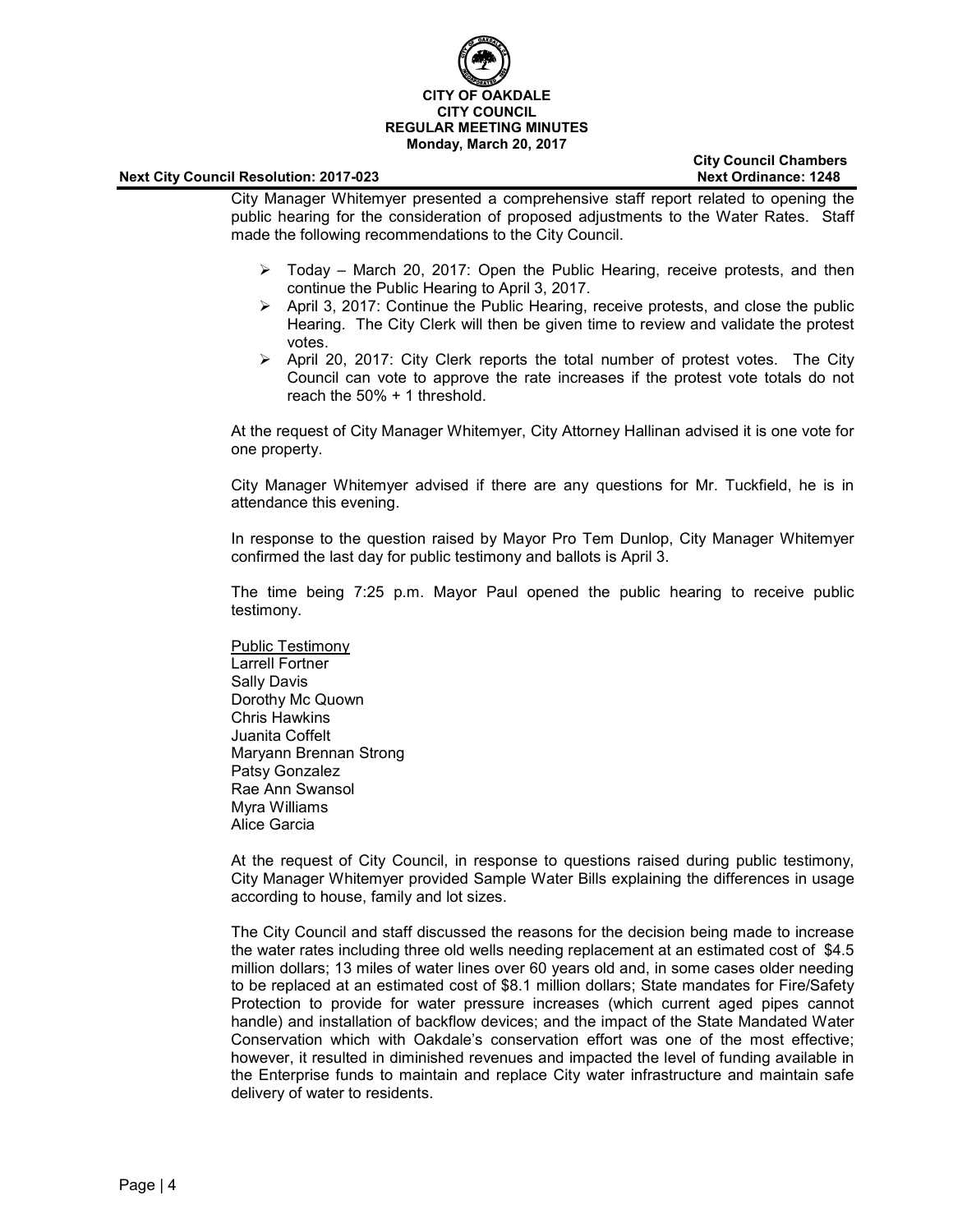

**City Council Chambers**

## **MOTION**

To continue the Public Hearing to Monday, April 3, 2017.

Moved by Mayor Pro Tem Dunlop seconded by Council Member McCarty and PASSED this 20th day of March 2017, by the following vote:

| AYES:   |                                  | COUNCIL MEMBERS: Bairos, Dunlop, McCarty and Paul | (4) |
|---------|----------------------------------|---------------------------------------------------|-----|
| NOES:   | <b>COUNCIL MEMBERS: None</b>     |                                                   | (0) |
| ABSENT: | COUNCIL MEMBERS: Murdoch         |                                                   | (1) |
|         | ABSTAINED: COUNCIL MEMBERS: None |                                                   | (0) |

Motion carried 4/1 by City Council roll call vote.

## **11. STAFF REPORTS:**

11.1: Consider a Resolution of the City of Oakdale City Council Recognizing the Efforts and Concluding the Appointments to the Airport Ad Hoc Committee.

Senior Engineering Technician Renfrow presented the staff report recommending the City Council recognize the efforts and concluding the appointments to the Airport Ad Hoc Committee.

Senior Engineering Technician Renfrow introduced the members of the Ad Hoc Committee present this evening, including Don Gutridge, Ron Tredway and Don Allen.

Ron Tredway addressed the City Council stating with the help of City Manager Whitemyer, former Public Services Director Clark and Senior Engineering Technician Renfrow the members of the group were successful in working together to accomplish the goals set by the Council. In conclusion he encouraged the City Council to continue their support the airport.

Don Gutridge addressed the City Council stating his appreciation for the recognition of the committees' efforts and noted there is still a lot of potential to make the Oakdale Municipal Airport a viable business.

## **MOTION**

To adopt City of Oakdale City Council Resolution 2017-026, a Resolution of the City of Oakdale City Council recognizing the Efforts and Concluding the Appointments to the Airport Ad Hoc Committee.

Moved by Council Member McCarty seconded by Council Member Bairos and PASSED AND ADOPTED this 20th day of March 2017, by the following vote:

| AYES:   |                                  | COUNCIL MEMBERS: Bairos, Dunlop, McCarty and Paul | (4) |
|---------|----------------------------------|---------------------------------------------------|-----|
| NOES:   | COUNCIL MEMBERS: None            |                                                   | (0) |
| ABSENT: | COUNCIL MEMBERS: Murdoch         |                                                   | (1) |
|         | ABSTAINED: COUNCIL MEMBERS: None |                                                   | (0) |

Motion carried 4/1 by City Council roll call vote.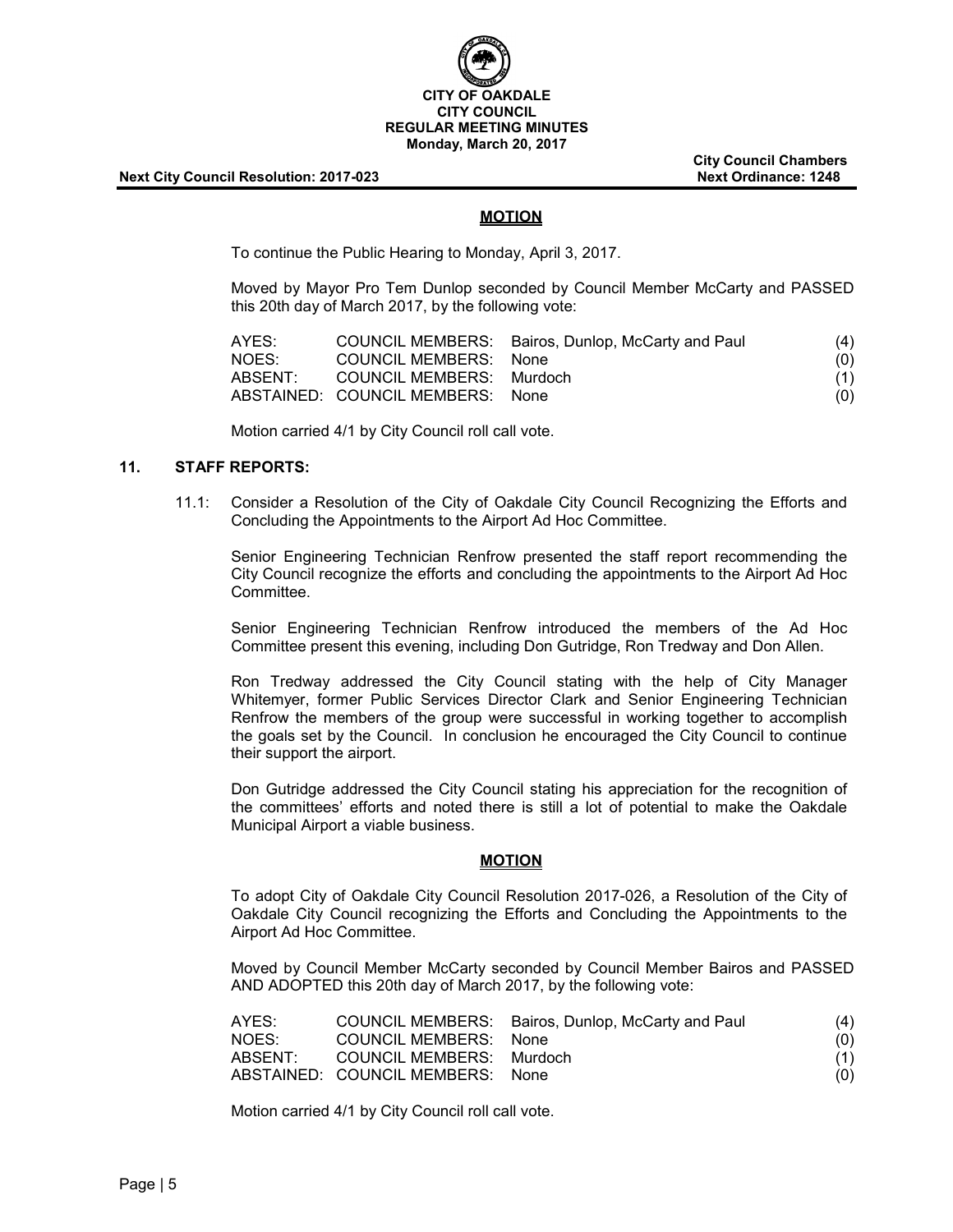

**City Council Chambers**

11.2: Consider a Resolution of the City of Oakdale City Council Accepting Site Remediation Grant in the Amount of \$355,000.00; Authorizing the City Manager to Approve Contract Change Order No. 3 in the amount of \$336,227.31; Authorizing \$18,772.69 for Contingencies; and Appropriating an Additional \$30,000.00 for Construction Engineering Oversight funded from California Natural Resources Agency Prop 84 Grant for the Valley View Access Trail and Site Remediation Work.

A PowerPoint Presentation was provided.

Management Analyst Andersen presented the staff report recommending the City Council adopt the resolution accepting the Site Remediation Grant in the amount of \$355,000.00; authorize the City Manager to approve Contract Change Order No. 3 in the amount of \$336,227.31; authorize \$18,772.69 for contingencies; and appropriating an additional \$30,000.00 for Construction Engineering Oversight funded from California Natural Resources Agency Prop 84 Grant for the Valley View Access Trail and Site Remediation Work.

## **MOTION**

To adopt City of Oakdale City Council Resolution 2017-027, a Resolution of the City of Oakdale City Council Accepting Site Remediation Grant in the Amount of \$355,000.00; Authorizing the City Manager to Approve Contract Change Order No. 3 in the amount of \$336,227.31; Authorizing \$18,772.69 for Contingencies; and Appropriating an Additional \$30,000.00 for Construction Engineering Oversight funded from California Natural Resources Agency Prop 84 Grant for the Valley View Access Trail and Site Remediation.

Moved by Council Member McCarty seconded by Council Member Bairos and PASSED AND ADOPTED this 20th day of March 2017, by the following vote:

| AYES:   |                                  | COUNCIL MEMBERS: Bairos, Dunlop, McCarty and Paul | (4) |
|---------|----------------------------------|---------------------------------------------------|-----|
| NOES:   | <b>COUNCIL MEMBERS: None</b>     |                                                   | (0) |
| ABSENT: | COUNCIL MEMBERS: Murdoch         |                                                   | (1) |
|         | ABSTAINED: COUNCIL MEMBERS: None |                                                   | (0) |

Motion carried 4/1 by City Council roll call vote.

11.3: Consider Accepting by Minute Order the February 2017 Treasurer's Report.

Finance Director Avila provided the staff report recommending the City Council accept by Minute Order the February 2017 Treasurer's Report.

The City Council and staff discussed the Treasurer's report.

## **MOTION**

To accept by Minute Order, the February 2017 Treasurer's Report.

Moved by Mayor Pro Tem Dunlop seconded by Council Member McCarty and PASSED this 20th day of March 2017, by the following vote:

| AYES:   | COUNCIL MEMBERS: Bairos, Dunlop, McCarty and Paul | (4) |
|---------|---------------------------------------------------|-----|
| NOES:   | COUNCIL MEMBERS: None                             | (0) |
| ABSENT: | COUNCIL MEMBERS: Murdoch                          | (1) |
|         | ABSTAINED: COUNCIL MEMBERS: None                  | (0) |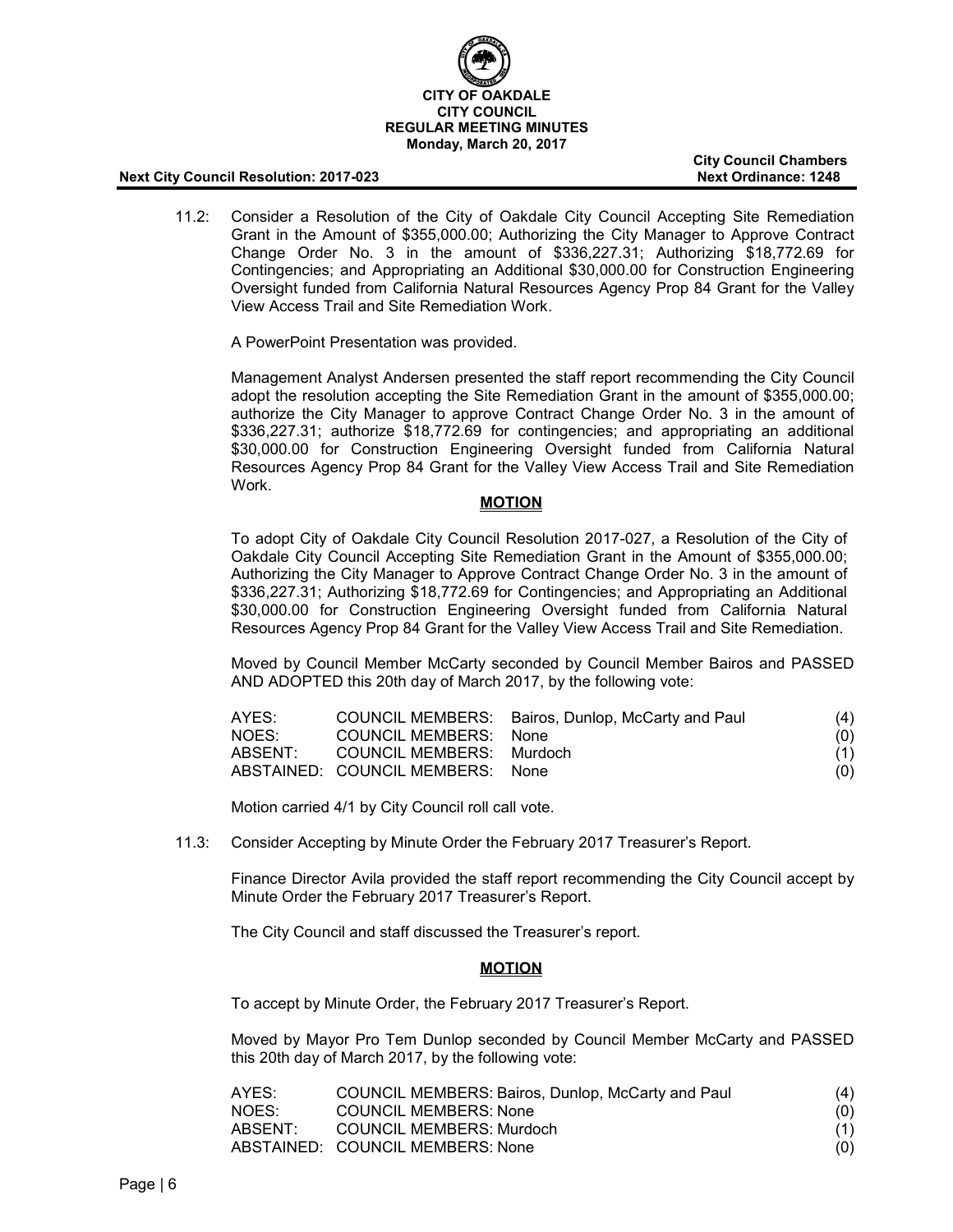

**City Council Chambers**

Motion carried 4/1 by City Council roll call vote.

11.4: Consider a Resolution of the City of Oakdale City Council Authorizing City Manager Execution of a Contract between the City of Oakdale and Harris and Associates for Annual Engineer's Reports for Lighting and Landscape Maintenance Districts and Services for the Community Facilities Districts for an Annual Cost of \$17,200.00.

Finance Director Avila provided the staff report recommending the City Council authorize the City Manager to execute a contract between the City of Oakdale and Harris and Associates for Annual Engineer's Reports to be prepared for each of the Lighting and Landscape Maintenance Districts and Services for the Community Facilities Districts for an annual cost of \$17,200.00.

#### **MOTION**

To adopt City of Oakdale City Council Resolution 2017-028, a Resolution of the City of Oakdale City Council Authorizing City Manager Execution of a Contract between the City of Oakdale and Harris and Associates for Annual Engineer's Reports for Lighting and Landscape Maintenance Districts and Services for the Community Facilities Districts for an Annual Cost of \$17,200.00.

Moved by Council Member McCarty seconded by Mayor Pro Tem Dunlop and PASSED AND ADOPTED this 20th day of March 2017, by the following vote:

| AYES:   | COUNCIL MEMBERS: Bairos, Dunlop, McCarty and Paul | (4) |
|---------|---------------------------------------------------|-----|
| NOES:   | <b>COUNCIL MEMBERS: None</b>                      | (0) |
| ABSENT: | COUNCIL MEMBERS: Murdoch                          | (1) |
|         | ABSTAINED: COUNCIL MEMBERS: None                  | (0) |

Motion carried 5/0 by City Council roll call vote.

11.5: Consider a Resolution of the City of Oakdale City Council Authorizing the Allocation and Expenditure of \$35,000.00 in Oakdale Economic Development Fund 245 for the Oakdale Economic Development Digital City Project.

City Manager Whitemyer provided the staff report recommending the City Council adopt the Resolution contained in staff's report to authorize the allocation and expenditure of \$35,000.00 in Economic Development funds for the Oakdale Economic Development Digital City Project.

Justin Ribeiro representing Stickman Ventures provided an overview of the Oakdale Innovation Digital City Project explaining how this project aims to support local businesses by creating the Oakdale Innovation Website, expanding the Oakdale Open Mesh, and deploying beacon technology in order to enhance findability of Oakdale businesses on the web.

The City Council discussed with Mr. Ribera the specifics of the project including benefits to the community.

#### **MOTION**

To adopt City of Oakdale City Council Resolution 2017-029, a Resolution of the City of Oakdale City Council Authorizing the Allocation and Expenditure of \$35,000.00 in Oakdale